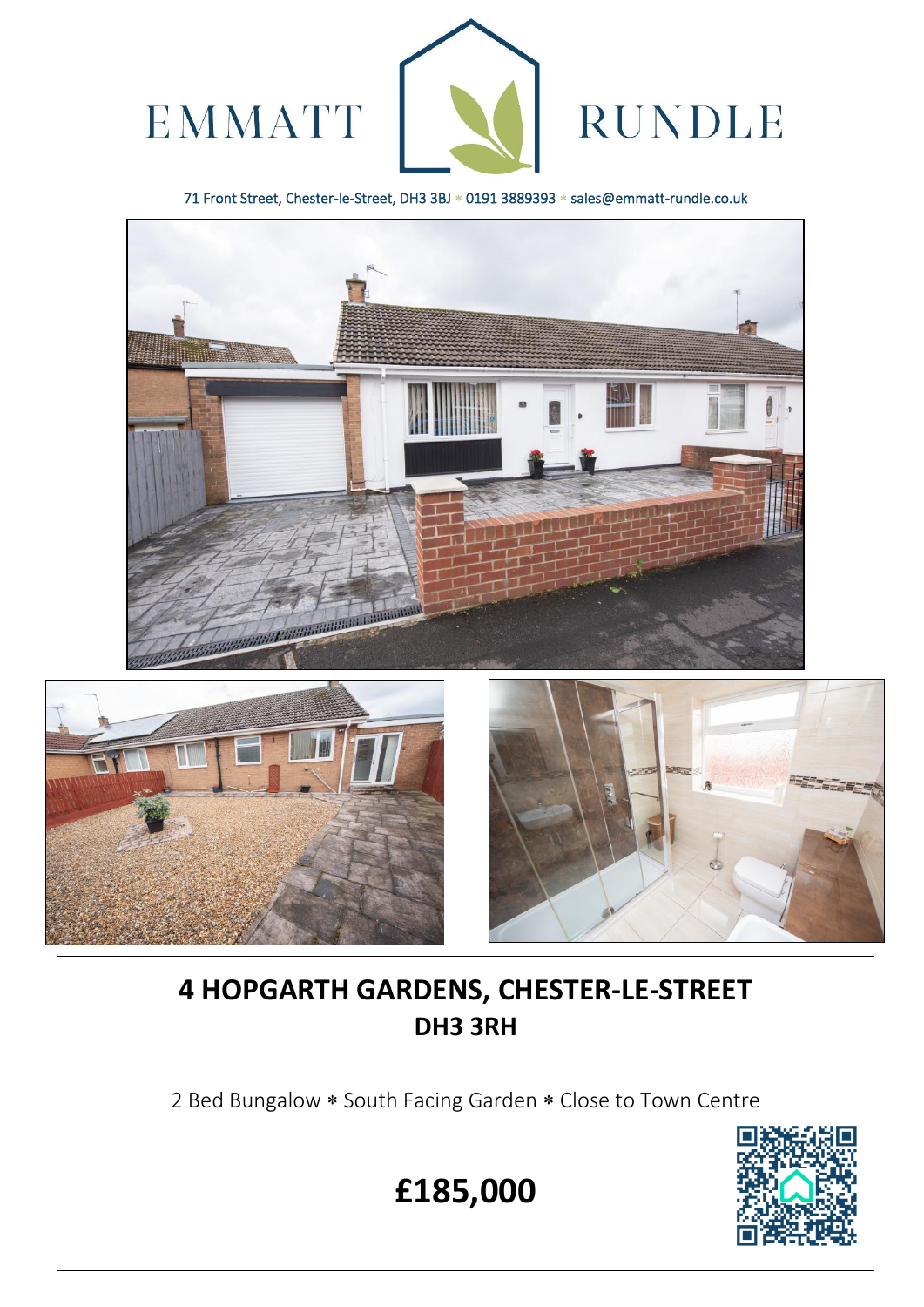# DESCRIPTION

A two bedroom semi-detached bungalow situated in this sought-after area providing easy access to the town centre, Riverside Park and transport links. The property has been tastefully refurbished throughout to a high standard and has a number of attractive features including lounge with feature fire, wellappointed kitchen & bathroom, two double bedrooms, utility/garden room, together with Colorcrete driveway, garage with remote powered door and low maintenance rear garden enjoying southerly aspect. There is the advantage of UPVC double glazing throughout and gas central heating via combi boiler.

# **TENURE**

Freehold

## DIRECTIONS

From the north end of Front Street turn right at the market place traffic lights onto Picktree Lane, continue over the mini roundabout, take the first right onto Hopgarth Gardens, the bungalow is on the right-hand side.

ENTRANCE HALL **ENTRANCE HALL ENTRANCE HALL UPVC** door, laminate flooring, double radiator



### **LOUNGE**

12'10" (3.91m) x 11'7" (3.53m) Feature fireplace with smoke log effect fire, vertical blind, coved ceiling, radiator

### **KITCHEN**

10'8" (3.25m) x 8'4" (2.54m) A range of wall & base units, co-ordinating worksurfaces, integrated gas hob & gas oven, tower cooker hood, stainless steel sink unit, mixer tap, laminate flooring, vertical blinds, double radiator

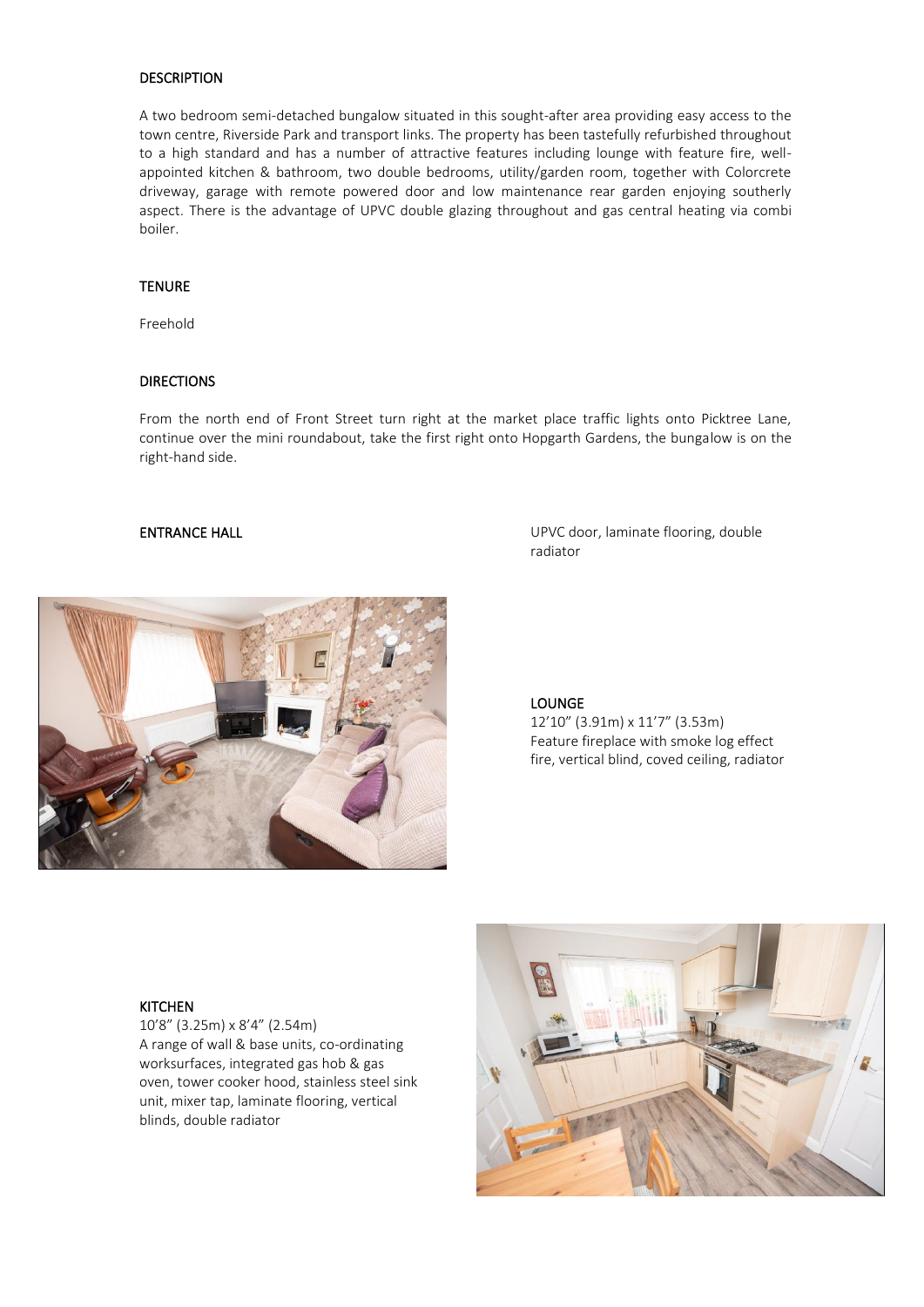

 UTILITY/GARDEN ROOM UPVC door, tiled floor, vertical blind, door to garage

BEDROOM 1 11'8" (3.56m) x 8'11" (2.72m) Full wall fitted wardrobes, vertical blind, radiator





BEDROOM 2 10'11" (3.33m) x 10'7" (3.23m) Vertical blind, radiator

# BATHROOM

Large shower cubicle with combi rainfall shower, WC & hand basin in vanity unit, fully ceramic tiled walls & floor, bathroom cabinet, chrome towel radiator, UPVC ceiling, downlighters, extractor fan